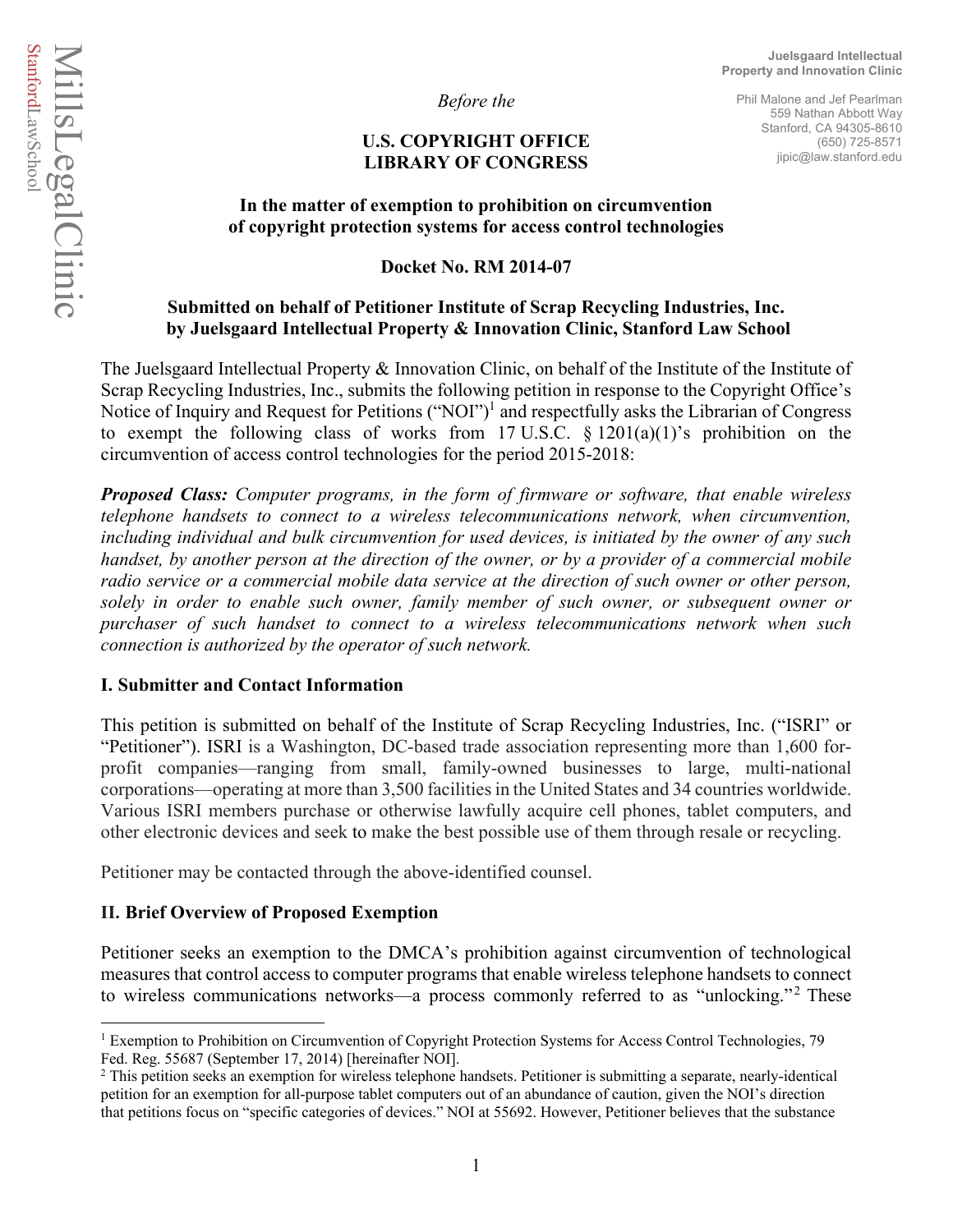computer programs can be used, reprogrammed, adapted or replaced in order to allow the phone to connect to the network of a different provider, but phones typically contain a technological measure that prevents access to these programs and thereby "lock" the device onto an initial provider's network and prevent it from being connected to another network.

Without a 1201 exemption, owners of wireless handsets, including consumers, family members, and legitimate resellers and recyclers, are substantially impaired in their ability to make a variety of noninfringing uses. Resellers are unable to engage in noninfringing individual or bulk unlocking of devices, consumers are denied the ability to use their devices on the network of their choice and denied the full benefit of choosing or selling used devices, consumers have more difficulty using their devices when they travel, and competition between new and used devices and between networks is reduced.

In each of the last three 1201 rulemakings, the Register has recommended and the Librarian has approved exemptions for phone unlocking, though each has been increasingly narrow. Earlier this year, after public outcry regarding the 2012 exemption, Congress enacted the Unlocking Consumer Choice and Wireless Competition Act ("Unlocking Act"),  $3$  which repealed that exemption, substituted the 2010 exemption, and directed the Register to consider proposals for cell phone and other device unlocking as part of this current rulemaking.<sup>4</sup> The Unlocking Act also specified, and made permanent, that the circumvention it restored, as well as future unlocking exemptions, may be initiated by "the owner of the handset or device, by another person at the direction of the owner, or by a provider of commercial mobile radio or data services to enable such owner or a family member to connect to a wireless network when authorized by the network operator."5

Petitioner's requested exemption is substantially similar to that specified by Congress in the Unlocking Act. Circumvention by the owner of a handset or by another person at the direction of the owner includes by resellers of used handsets engaging in individual or bulk circumvention for the purpose of unlocking those handsets so they can then be connected to the wireless network chosen by the subsequent owner, whether that owner is a purchaser or other recipient. To avoid doubt on this point, the proposed class requested in this petition explicitly notes that the circumvention permitted includes individual and bulk circumvention of used devices in order to enable the owner, and subsequent owners or purchasers to connect to a network of their choice although Petitioner believes this authority is already fully encompassed by the language specified in the Unlocking Act.

The White House response to the We The People petition concluded that using a mobile device on another network is "common sense, crucial for protecting consumer choice, and important for ensuring we continue to have the vibrant, competitive wireless market that delivers innovative products and solid service to meet consumers' needs." More importantly, the response stressed that this common sense approach is "*particularly important for secondhand or other mobile devices that you might buy or receive as a gift*, and want to activate on the wireless network that meets your needs—even if it isn't the one on which the device was first activated. All consumers deserve that

 $\overline{a}$ 

of the noninfringing uses, adverse effects, and other components of the requests for exemptions for both categories of devices are substantially similar and could properly be combined in the NPRM.

<sup>3</sup> Pub. L. No. 113-144, 128 Stat. 1751 (Aug. 1, 2014) [hereinafter *Unlocking Act*]. *See* NOI at 55689 n. 8 ("Congress enacted the Unlocking Act after public calls for a broader exemption than that provided in the 2012 rule.")<br>
<sup>4</sup> Unlocking Act § 2(a); see NOI at 55688-89.<br>
<sup>5</sup> Unlocking Act §§ 2(a), (c); see NOI at 55688.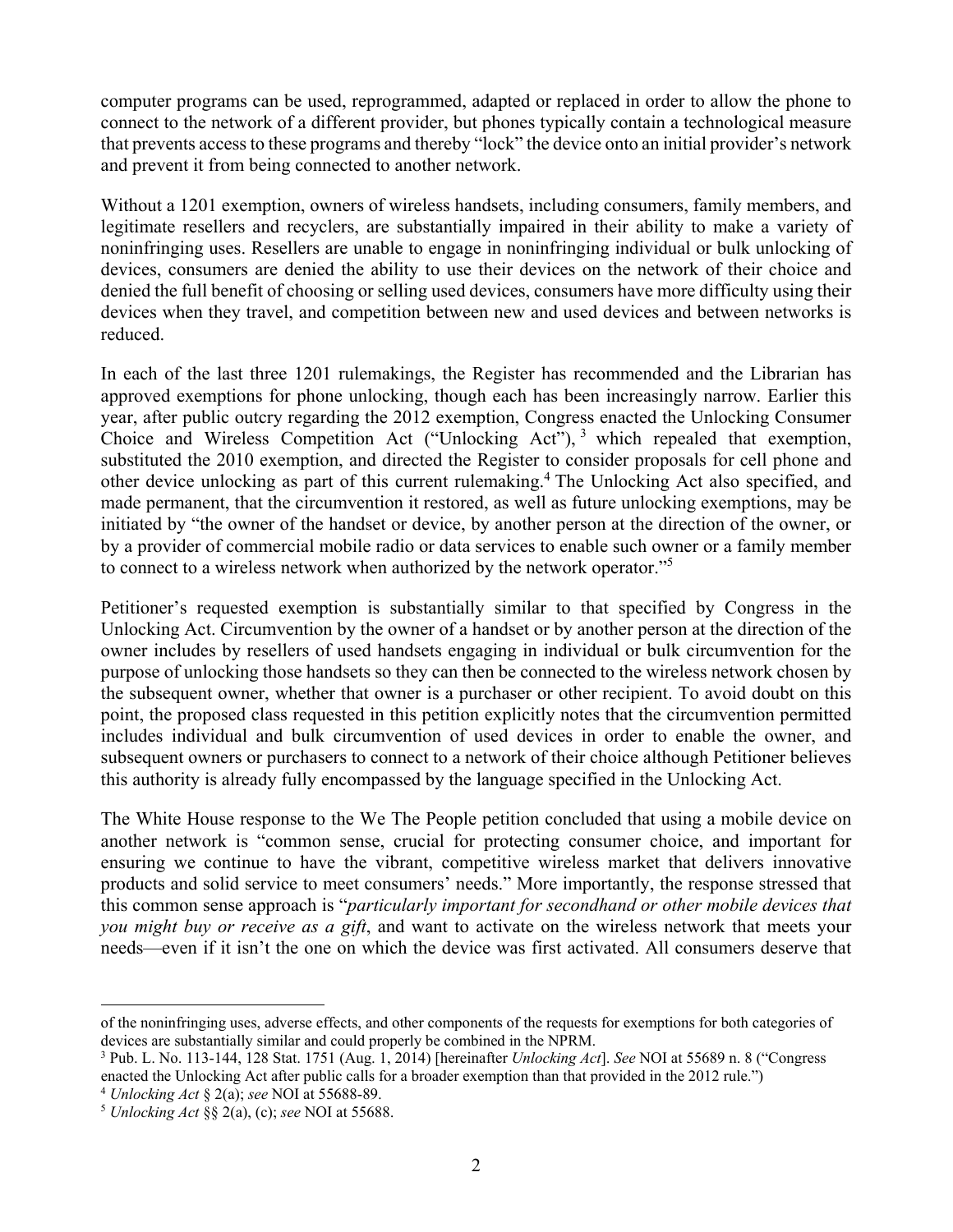flexibility."<sup>6</sup> Congress, for its part, contemplated that the exemption it restored would include bulk unlocking of used devices. In the final wording of the version of the Unlocking Act that became law, negotiators removed language from the House bill that might have been read as expressing skepticism regarding bulk unlocking<sup>7</sup> and replaced that language with a general savings clause that contained no suggestion of precluding bulk unlocking by resellers.<sup>8</sup> Ensuring that any new unlocking exemption permits legitimate resellers and recyclers to unlock, individually or in bulk, lawfully acquired wireless devices for the benefit of consumers and their businesses is essential.

## **III. Copyrighted Works Sought To Be Accessed**

This petition seeks a limited exemption for computer programs, in the form of firmware or software, that enable wireless telephone handsets to connect to a wireless telecommunications network. Computer programs are considered "literary works" under 17 U.S.C. § 102.

### **IV. Technological Protection Measure**

As the Register has recognized in each of the last three rulemakings, and as continues to be the case, computer programs, in the form of software or firmware, that enable wireless telephone handsets to connect to a wireless telecommunications network typically are protected by a technological measure or "lock" embedded in the handset's firmware or software and prevent the mobile phone owner from gaining access to the settings that connect the mobile phone and thereby prevents unlocking the device for purposes of connecting to another wireless telecommunications network.<sup>9</sup>

### **V. Noninfringing Uses**

Software or firmware on a wireless handset that enables the device to connect to a wireless telecommunications network will be used for the non-copyright purpose of connecting that device to a network other than the original network, with the permission of the new network provider. As the Register has consistently determined in its previous rulemakings, and as Congress plainly concluded in the Unlocking Act, using such software or firmware on a telephone handset to unlock that device is noninfringing.

First, accessing a device's software or firmware for the purpose of enabling connection to a wireless network is not a use that ordinarily infringes or implicates copyright in the first instance. The software or firmware modifications necessary to unlock a device are generally noninfringing. As the Register recognized in 2010, "the elimination and insertion of codes or digits, or completely reflashing a phone, cannot be considered an infringement of the computer program controlling the device."<sup>10</sup>

https://petitions.whitehouse.gov/response/its-time-legalize-cell-phone-unlocking (emphasis added)<br><sup>7</sup> *See* Unlocking Consumer Choice and Wireless Competition Act, H.R. 1123 § 2(c)(2), 113th Cong. (2014) ("Nothing in this subsection shall be construed in any rulemaking commenced on or after the date of enactment to permit the unlocking of wireless handsets or other wireless devices, for the purpose of bulk resale, . . . ."). *But see* 160 Cong. Rec., H1910 (daily ed. Feb. 25, 2014) (in colloquy on House floor just before passage of H.R. 1123, the bill's sponsor, Rep. Goodlatte, stated, "this legislation is not intended to impair unlocking related to family plans consisting of a small number of handsets *or of used phones by legitimate recyclers or resellers*.") (emphasis added).

 $\overline{a}$ <sup>6</sup> *Official White House Response to* "*It's Time to Legalize Cell Phone Unlocking"*, *available at*

<sup>8</sup> *Unlocking Act* § (d)(1) ("Except as expressly provided herein, nothing in this Act shall be construed to alter the scope of any party's right under existing law.")

<sup>9</sup> *See, e.g.*, 2010 Exemption to Prohibition on Circumvention of Copyright Protection Systems for Access Control Technologies, 75 Fed. Reg. 43825, 43830 (July 27, 2010) [hereinafter 2010 Final Rule].

<sup>10</sup> *See* 2010 Recommendation of the Register of Copyrights at 134 (June 11, 2010).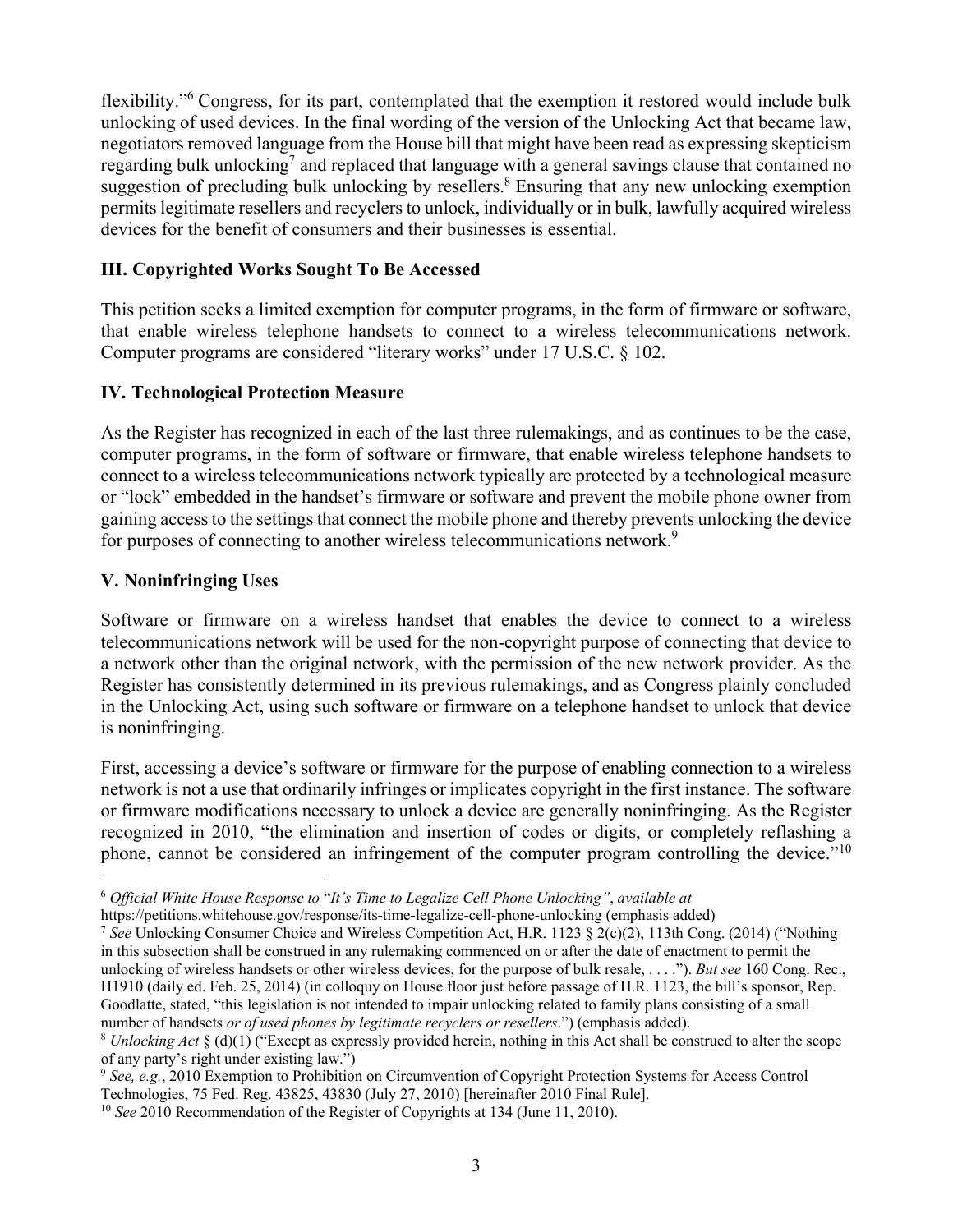Instead, the Register correctly recognized that "the primary purpose of the locks is to keep consumers bound to their existing networks, rather than to protect the rights of copyright owners in their capacity as copyright owners. . . . Because there appear to be no copyright-based reasons why circumvention under these circumstances should not be permitted, the Register recommends that the Librarian designate a class of works similar to the class designated in 2006. The designated classes, both [2006 and 2009], simply reflect a conclusion that unlocking a mobile phone to be used on another wireless network does not ordinarily constitute copyright infringement and that Section 1201(a)(1), a statute intended to protect copyright interests, should not be used to prevent mobile phone owners from engaging in such noninfringing activity."<sup>11</sup>

Second, accessing and using the software and firmware as requested here is permitted by 17 U.S.C.  $\S 117<sup>12</sup>$  To the extent that modifying or reprogramming firmware might be construed as making an adaptation of a work, 17 U.S.C.  $\S 117(a)(1)$  specifically permits the owner of a copy of a program to make such a copy or adaptation if it is created "as an essential step in the utilization of the computer program in conjunction with a machine."13

# **VI. Adverse Effects**

 $\overline{a}$ 

ISRI members purchase or acquire donated cell phones, tablets, and other electronic devices no longer needed by their original owners, and try to make the best possible use of them through resale or recycling. For newer devices, this generally means reselling the device domestically to those who do not want or cannot afford the latest models. Older devices that may not be saleable within the U.S. market can often still be sold internationally, maximizing value and extending the device's useful life, and often putting mobile phones in the hands of those who could not otherwise afford them.

Wireless handset owners, whether they are individual consumers or resellers, suffer adverse effects from the inability to lawfully circumvent the technological measures protecting the software and firmware in their lawfully acquired devices because a phone locked to a particular carrier has less value to everyone involved—the original purchaser, the reseller, and the potential secondary purchaser—than does an unlocked phone. These adverse impacts are felt not only by those who have already purchased phones, but also by those who will purchase phones and then seek to resell them during the three years before the next rulemaking.

The inability to lawfully and predictably unlock mobile devices hurts resellers and reduces the overall economic value and profitability of the U.S. used phone market, reducing domestic job creation. It also creates an economic disadvantage for domestic resellers, as foreign resellers are able to lawfully unlock these devices. Phones for resale in the U.S. can be offered to a far smaller audience if they are restricted to the carrier on which the phone was originally used. When phones can be unlocked before resale, the additional value is passed on, in part, to the original phone purchaser, who can often receive payment from the reseller for his or her used phone.

interests protected by copyright." 2006 Final Rule, 71 Fed. Reg. 68472, 68476 (Nov. 20, 2006).<br><sup>12</sup> As the Register noted again in 2012, at least "some subset of wireless customers" own the software on their devices. 2012 Recommendation of the Register of Copyrights at 93 (October 2012).

<sup>&</sup>lt;sup>11</sup> *Id.* at 152-153. The 2006 Rule similarly found that a user who unlocks a wireless handset to connect is not "engaging" in copyright infringement or in an activity that in any way implicates copyright infringement or the interests of the copyright holder," and that "the access controls do not appear to actually be deployed in order to protect the interests of the copyright owner or the value or integrity of the copyrighted work; rather, they are used by wireless carriers to limit the ability of subscribers to switch to other carriers, a business decision that has nothing whatsoever to do with the

<sup>13</sup> *See, e.g.*, 2010 Final Rule, 75 Fed. Reg. 43825, 43831 (July 27, 2010).